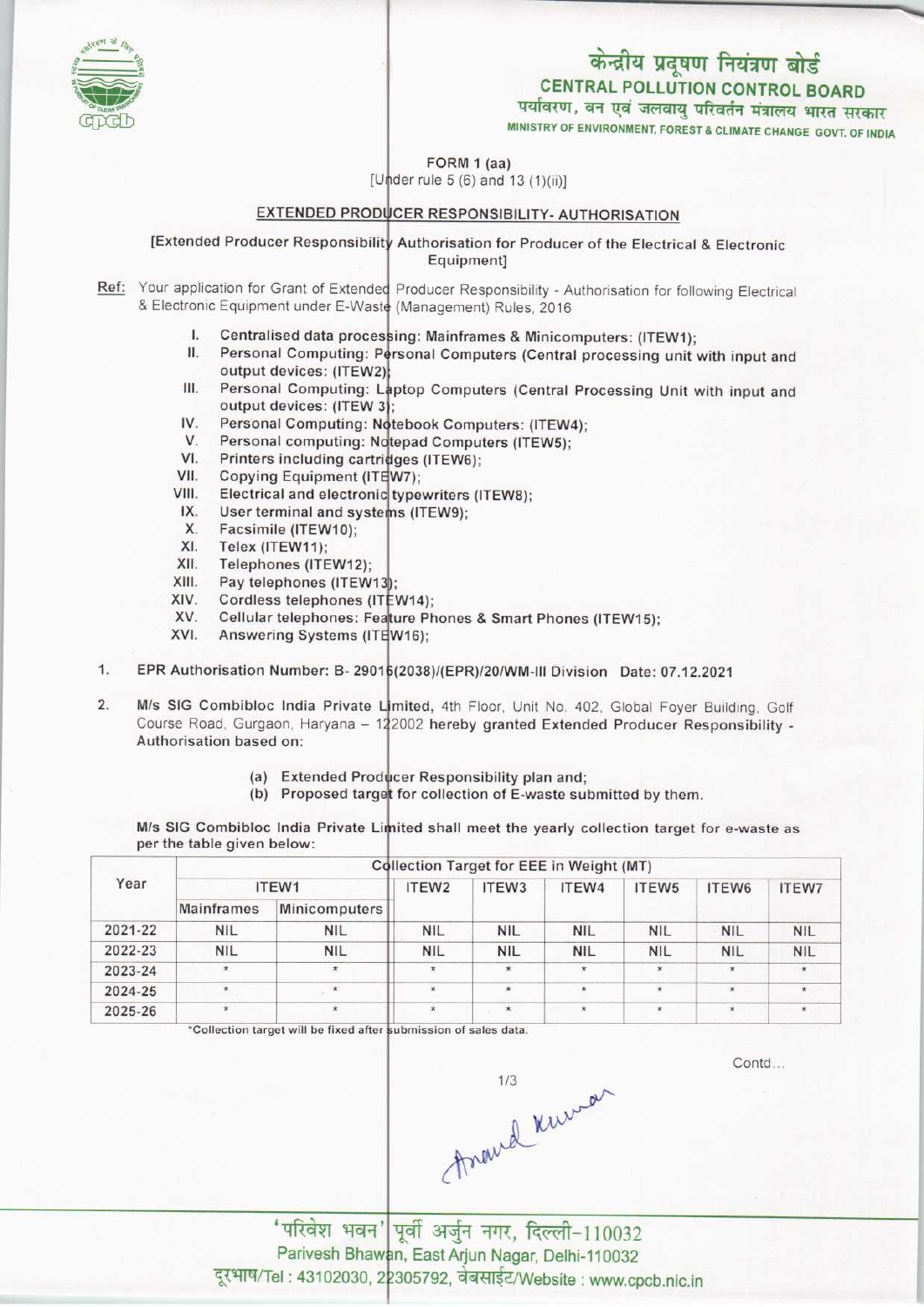

#### From pre page....

| Year    | Collection Target for EEE in Weight (MT) |                    |                    |            |            |               |            |                   |                 |            |
|---------|------------------------------------------|--------------------|--------------------|------------|------------|---------------|------------|-------------------|-----------------|------------|
|         | ITEW8                                    | ITEW9              | <b>TEW10</b>       | TEW11      |            | TEW12 TEW13   | ITEW14     | ITEW15            |                 | ITEW16     |
|         |                                          |                    |                    |            |            |               |            | Feature<br>Phones | Smart<br>Phones |            |
| 2021-22 | NIL.                                     | <b>NIL</b>         | <b>NIL</b>         | <b>NIL</b> | <b>NIL</b> | <b>NIL</b>    | <b>NIL</b> | <b>NIL</b>        | <b>NIL</b>      | <b>NIL</b> |
| 2022-23 | <b>NIL</b>                               | <b>NIL</b>         | <b>NIL</b>         | <b>NIL</b> | <b>NIL</b> | <b>NIL</b>    | <b>NIL</b> | <b>NIL</b>        |                 |            |
| 2023-24 | $\star$                                  | $\star$            | ∗                  | $\star$    | $\star$    | $\star$       |            |                   | <b>NIL</b>      | <b>NIL</b> |
|         |                                          |                    |                    |            |            |               | $\star$    | $\star$           | $\star$         | $\star$    |
| 2024-25 | $\star$                                  | $\star$            | $\hat{\mathbf{x}}$ | $\star$    | $\star$    | $\mathcal{H}$ | $\star$    | $\star$           | $\star$         | $\star$    |
| 2025-26 | $\star$                                  | $\dot{\mathbf{x}}$ | $\star$            | $\star$    | $\star$    | $\star$       | $\star$    | $\star$           | $\star$         |            |

after submission of sales data. 'Collection target will be fixed after

3. The Authorisation shall be valid for a period of five (5) years from date of issue with following conditions:

- i. You shall strictly follow the approved Extended Producer Responsibility plan, a copy of which is enclosed herewith as Enclosure-I;
- ii. You shall ensure that collection mechanism or collection Centres are set up or designated as per the details given in the Extended Producer Responsibility plan and that shall be completed before the proposed dates if any in the EPR Plan (list of collection Centres and the toll free numbers for reverse logistics enclosed);
- frambers for reverse logistics enclosed);<br>iii. You shall ensure that all the collected e-waste is channelized to recycler/dismantler M/s E-waste Recyclers India Shed No.15, Roz ka Meo Industrial Area, Nuh, Haryana and records shall be maintained at recycler/dismantler and your end
- iv. You shall maintain records, in Form-2 of these Rules, of e-waste and make such records available for scrutiny by Central Pollution Control Board
- v. You shall file annual returns in Form-3 to the Central Pollution Control Board on or before 30th day of June following the financial year to which that returns relates.

## Let us of state following the inflational year to write that

- existed ferms a conditions of the Authorisation:<br>a. The authorisation shall comply with provisions of the Environment (Protection) Act, 1986 and the E-waste (Management) Rules, 2016 made there under shall be provisions of the Environment (Protection) Act, 1986<br>and the E-waste (Management) Rules, 2016 made there under;<br>b. The authorisation or its renewal shall be produced for inspection at the request of an officer
- authorised by the Central Pollution Control Board International of the Heleward Shall be produced for inspection at the request of an officer<br>authorised by the Central Pollution Control Board;<br>C. Any change in the approved Extended Producer Responsibility plan should be i
- Central Pollution Control Board within 15 days on which decision shall be communicated by Central Pollution Control Board within sixty days Central Pollution Control Board within 15 days on which decision shall be communicated by<br>Central Pollution Control Board within sixty days;<br>d. It is the duty of the authorised person to take prior permission of the Centra
- Control Board to close down any collection centre/points or any other facility which are part f authorisation shall be made as laid down in sub-rule (vi) of<br>e. An application for the renewal of authorisation shall be made as laid down in sub-rule (vi) of of the EPR plan;
- rule of 13(1) the E- Waste (Management) Rules, 2016 E. An application for the renewal of authorisation shall be made as laid down in sub-rule (vi) of rule of 13(1) the E-Waste (Management) Rules, 2016;<br>f. The Board reserves right to cancel/amend/revoke the authorisation at
- policy of the Board or Government.

Contd

 $2/3$ France Kuman